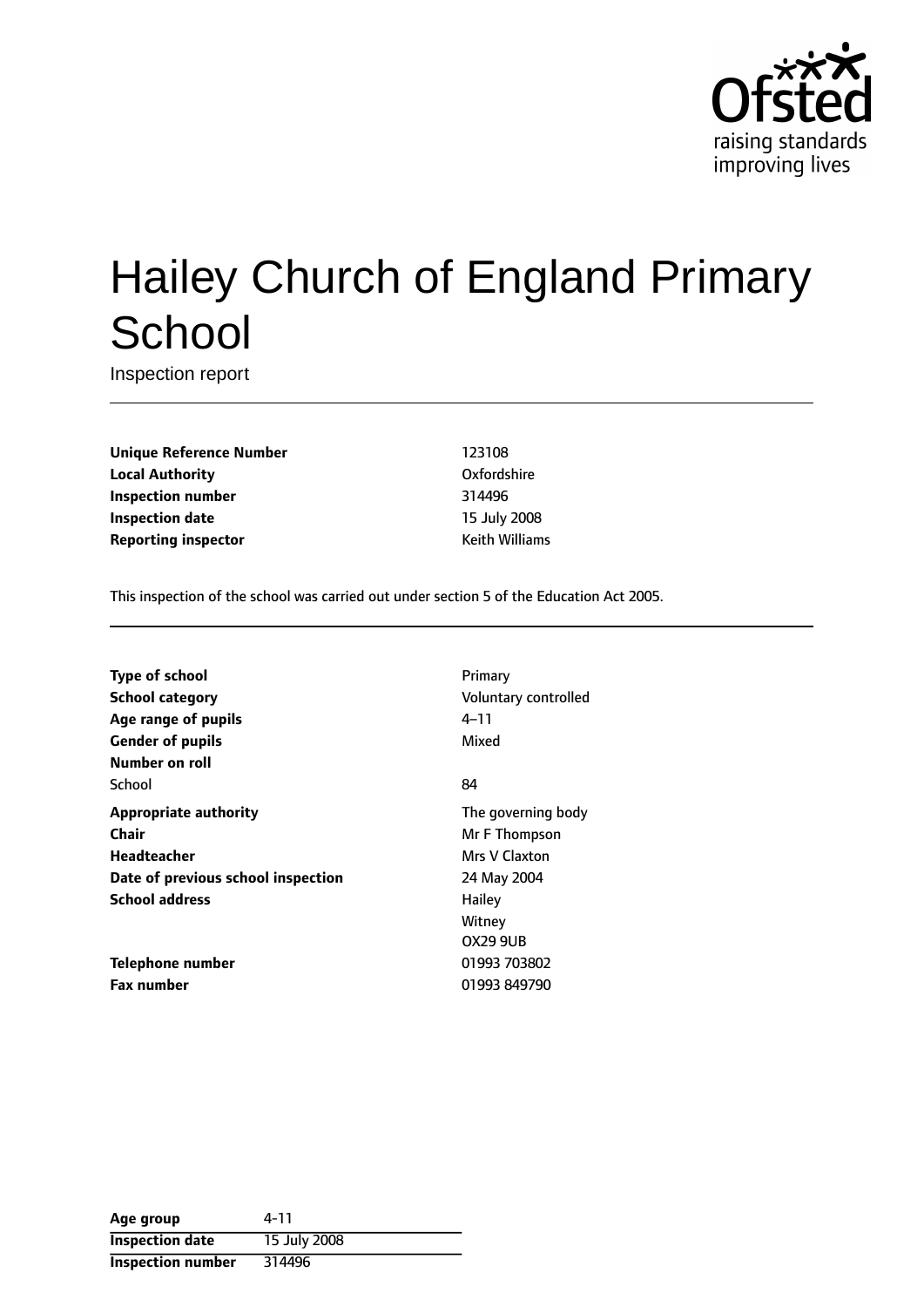.

© Crown copyright 2008

#### Website: www.ofsted.gov.uk

This document may be reproduced in whole or in part for non-commercial educational purposes, provided that the information quoted is reproduced without adaptation and the source and date of publication are stated.

Further copies of this report are obtainable from the school. Under the Education Act 2005, the school must provide a copy of this report free of charge to certain categories of people. A charge not exceeding the full cost of reproduction may be made for any other copies supplied.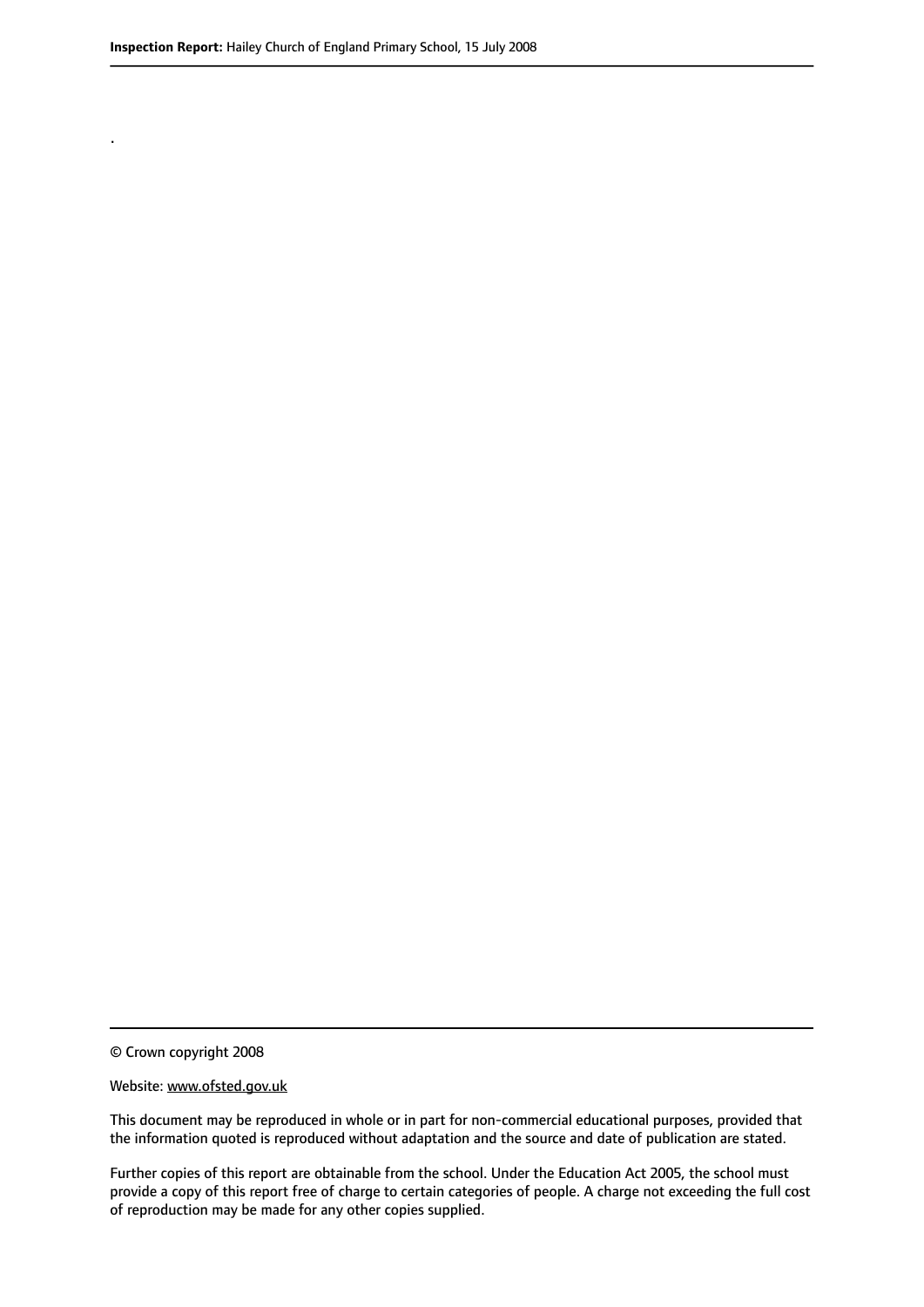# **Introduction**

The inspection was carried out by an Additional Inspector. The inspector evaluated the overall effectiveness of the school. He investigated how well current pupils, particularly the more able, are achieving; the extent to which potential strengths in pupils' personal development are evident in practice; and the accuracy of the leaders' overview of teaching and learning. Evidence was gathered from the analysis of pupils' progress, scrutiny of samples of their work, observation of lessons, parents' questionnaires, discussions with the headteacher, staff, two governors and pupils.

Other aspects of the school's work were not investigated in detail, but the inspector found no evidence to suggest that the school's own assessments, as given in its self-evaluation, were not justified, and these have been included where appropriate in this report.

# **Description of the school**

Almost all of the pupils at this small school are from White British backgrounds and none is learning English as an additional language. The proportion eligible for free school meals is much lower than usually found. There are fewer pupils identified with learning difficulties or disabilities than in most schools. However, this varies considerably from year to year, and an average proportion of pupils have a statement of special educational need. The school hosts the village pre-school group in its Partnership Foundation Stage Unit. The school has Healthy School status and the Eco-school and Activemark awards.

# **Key for inspection grades**

| Outstanding  |
|--------------|
| Good         |
| Satisfactory |
| Inadequate   |
|              |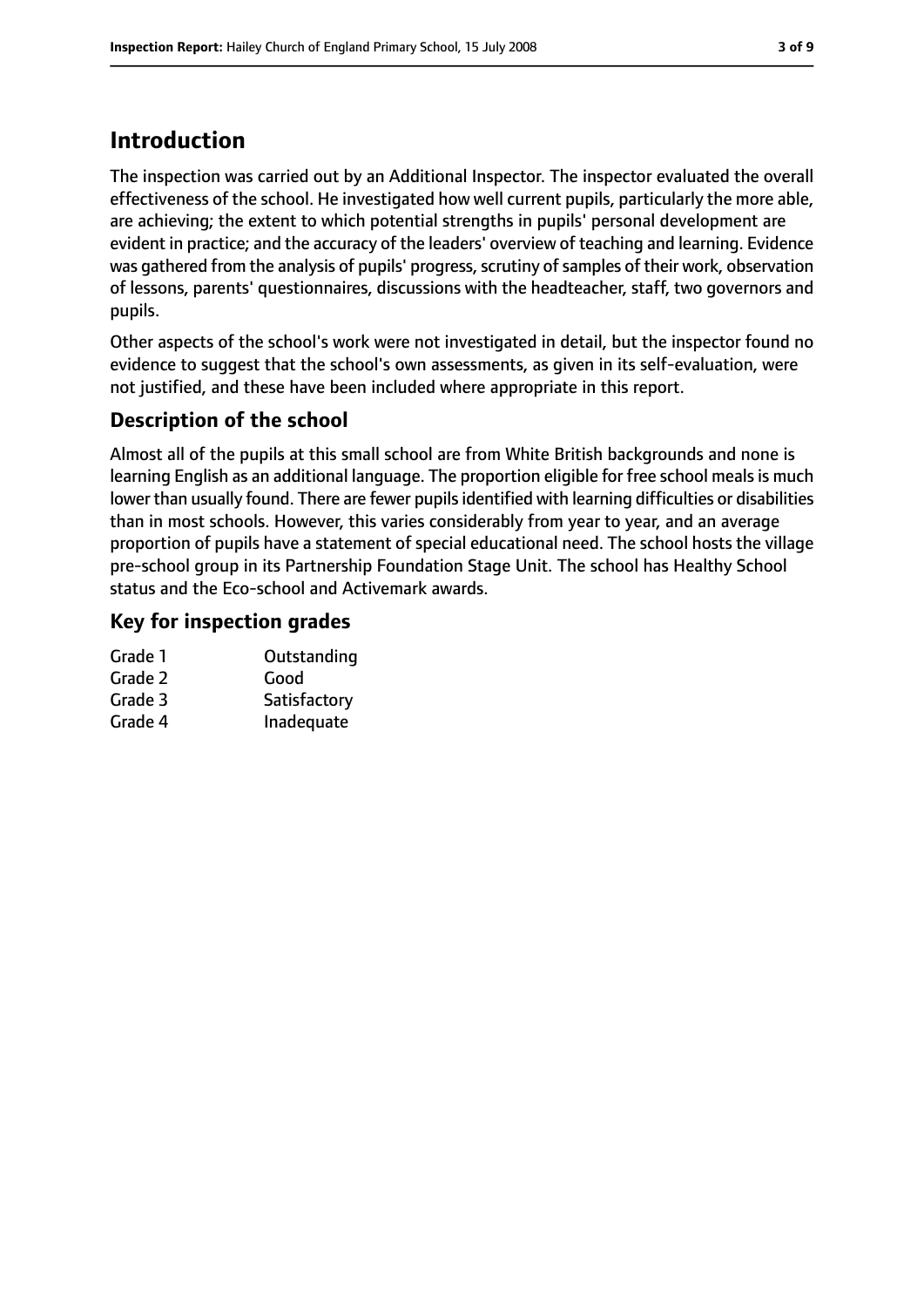# **Overall effectiveness of the school**

#### **Grade: 2**

This is a good school. Most parents share this view. They are particularly pleased with the approachability of staff and the care taken of their children, one noting that she 'couldn't have wished for a more positive experience' for her child, while another referred to 'the great start in life' her child has been given. Staff know each pupil very well. They keep a very close check on their welfare and learning and care for them exceptionally well. Consequently, pupils make outstanding progress in their personal development and achieve well academically. Pupils feel extremely safe in this caring and supportive environment, and they enjoy everything the school hasto offer. They make a very good contribution to the school community through, for example, their school and eco-councils.

Despite the small numbers, each year group varies considerably in the make-up of its pupils. Some contain a very broad range of ability, while others have a higher than usual proportion of pupils with learning difficulties or disabilities. Whatever their starting points, good leadership, teaching and support mean that pupils make consistently good progress across the school. Given the small numbers in each year group, analysis of national test data must be treated cautiously, because the performance of individual pupils can have an exaggerated effect on the results. Consequently, the results for pupils in Year 2 and Year 6 vary from year to year although, in most years, standards are above average. The attainment of pupils currently in Year 6 is broadly average, but this represents a good level of achievement from their starting points. Good progress in basic skills means that pupils are well prepared for the next stage of their education.

One of the reasons why the school is successful is that staff cope well with the challenge of teaching classes of mixed age and ability. They offer a rich and interesting curriculum. Careful planning ensures that pupils build on their knowledge, skills and understanding as they move from year to year, and there is a strong emphasis on their personal, social and health development. For their part, pupils are eager to learn and behave exceptionally well. They have a very good understanding of how to lead a healthy life and enjoy very positive relationships with adults and other pupils alike. Lessons are well planned to take account of their differing needs. Teachers are clear about what pupils are expected to learn. They share these objectives with them at the start of lessons, and help them to review how well they have done at the end.

Staff have worked successfully to improve the way that they use their day-to-day assessments to improve pupils' learning. They give good written and verbal feedback to pupils and provide them with personal learning targets. Pupils in Year 5 and 6 have a very good understanding of what their targets mean and what they need to do to achieve them. In other classes, pupils are less clear about how well they are doing and how they might improve, and the school has rightly identified this as an important next step in enhancing their learning. Staff have focused well on ensuring that they provide the extra challenge that more able pupils need. Their success meansthat these pupils make good progress, and more pupilsin Year 2 and Year 6 have reached the higher levels this year. Pupils with learning difficulties, and those with physical disabilities, are supported well and external agencies make a very strong contribution to this provision. As a result, they make good, and sometimes excellent, progress. Pupils appreciate the way that teachers make lessons interesting and fun, and they cite the very good range of activities outside of lessons as one of the reasons why they enjoy school so much.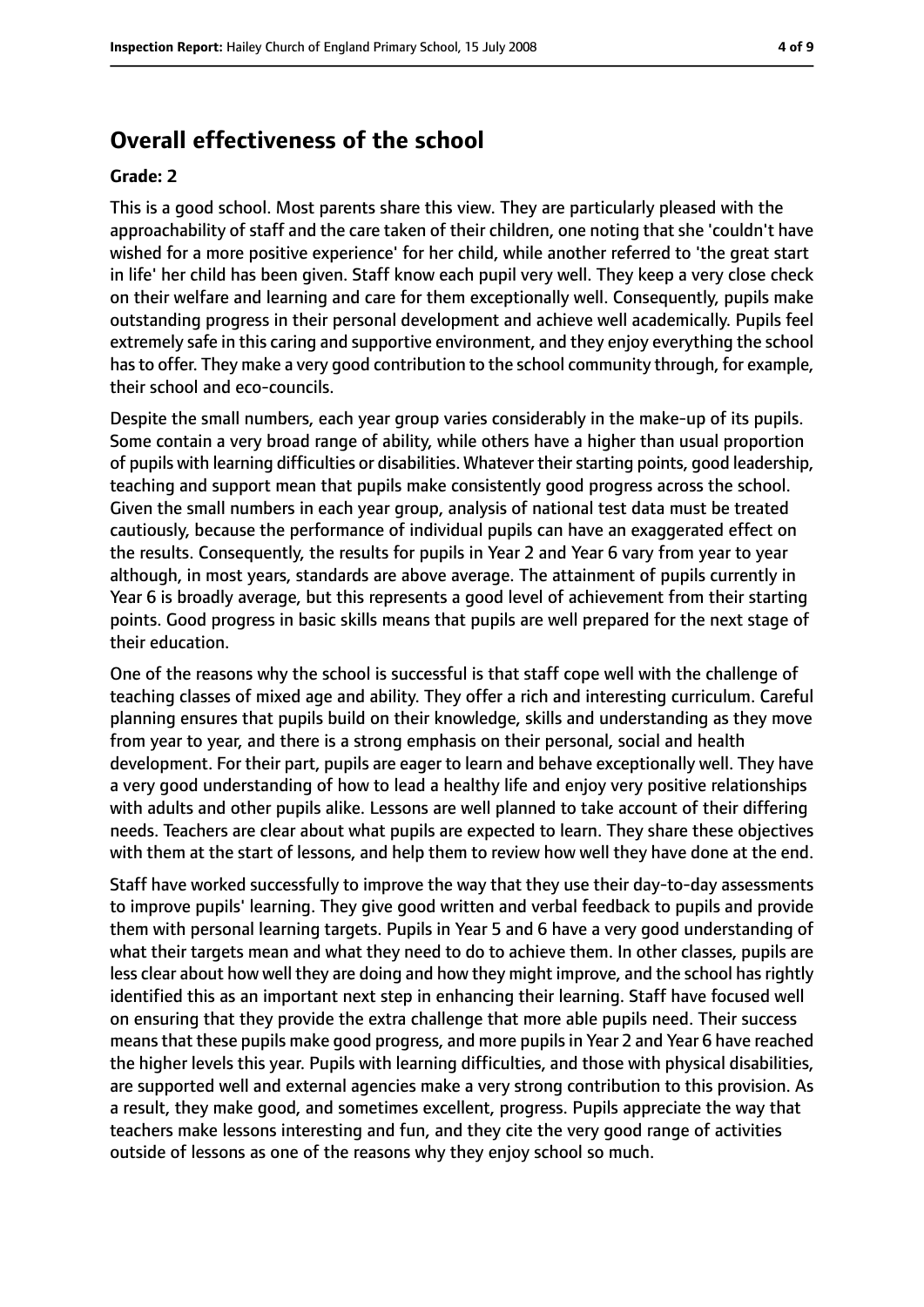The headteacher leads the school well. She is supported by a strong staff team who share many responsibilities for developing the school's provision. The headteacher knows the school well and has a very clear understanding of what is working well and what can improve. Information from the close tracking of pupils' academic progress, the scrutiny of their work and performance in national assessments is used well to identify areas for development. Governors make a good contribution through their well established systems to check first-hand on the school's work. The headteacher monitors teaching and learning in lessons, but constraints of time mean that there have been few opportunities for other staff to observe lessons in other classes. The school has identified, rightly, the need to provide regular opportunities for them to extend their monitoring role. Nevertheless, the school's evaluation of its performance is good and the information gathered is used well to set challenging targets to improve the school's performance further. The leaders' track record shows that they are well placed to do so.

# **Effectiveness of the Foundation Stage**

#### **Grade: 2**

Children in the Reception year (F1) share a unit with those attending the local pre-school group. Children make good progress so that, by the time they join Year 1, most reach the goals expected of them and some exceed these expectations. Children bring a wide range of skills when they first join the school, but all bring an enthusiasm and a thirst for learning. Good teaching and careful planning and assessment contribute to their progress and children benefit from excellent outdoor facilities. Most parents are pleased with this provision, one reporting, 'We have been extremely pleased with the quality of teaching and care that both of our children have received.' However, a small number have expressed concerns about the distraction presented by younger children. While no such distractions were evident during the inspection, the school is aware of this concern, and is reviewing the way that activities are organised.

# **What the school should do to improve further**

- Ensure that pupils of all ages have an appropriate understanding of their targets.
- Extend opportunities for staff to observe teaching in other classes.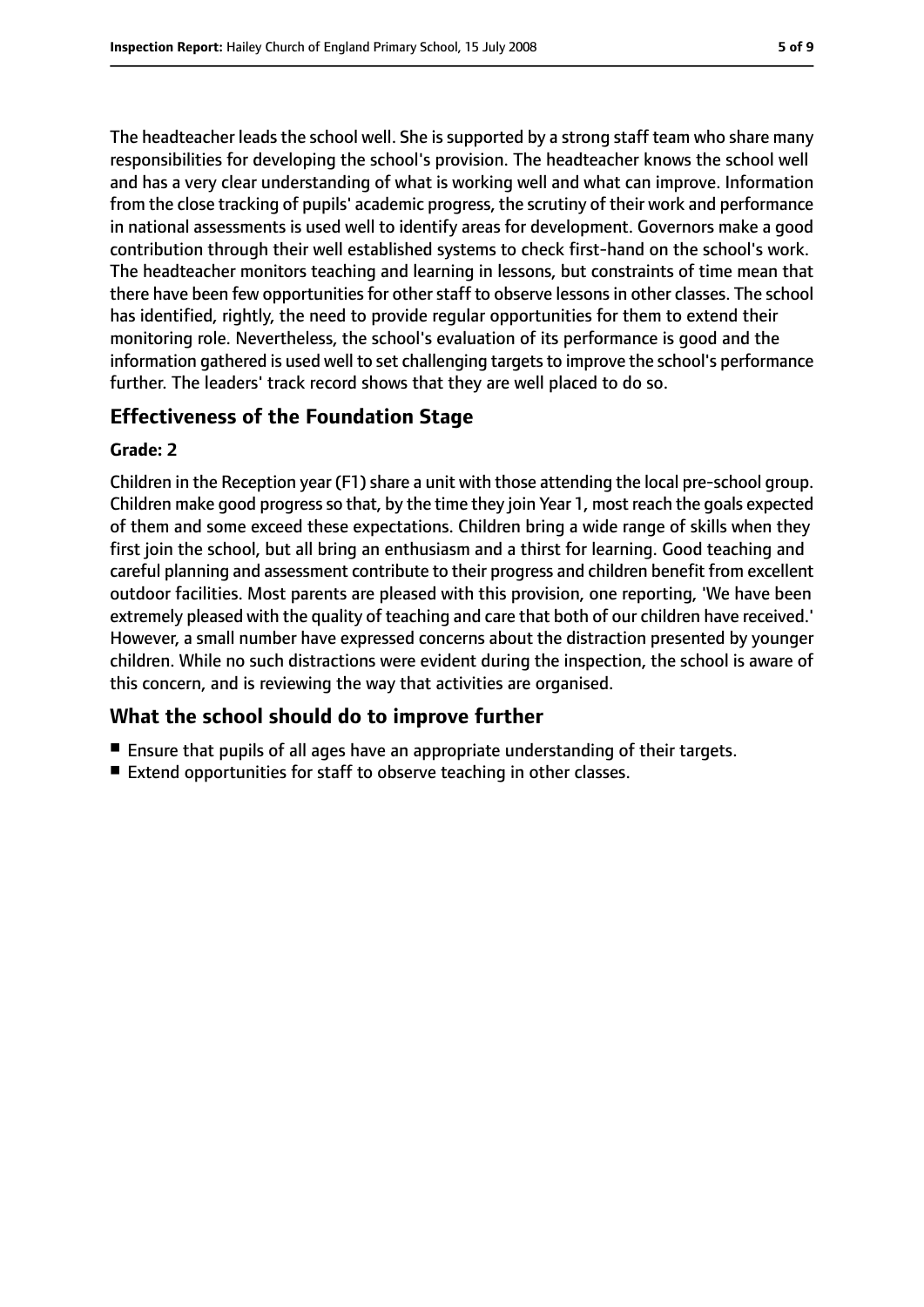**Any complaints about the inspection or the report should be made following the procedures set out in the guidance 'Complaints about school inspection', which is available from Ofsted's website: www.ofsted.gov.uk.**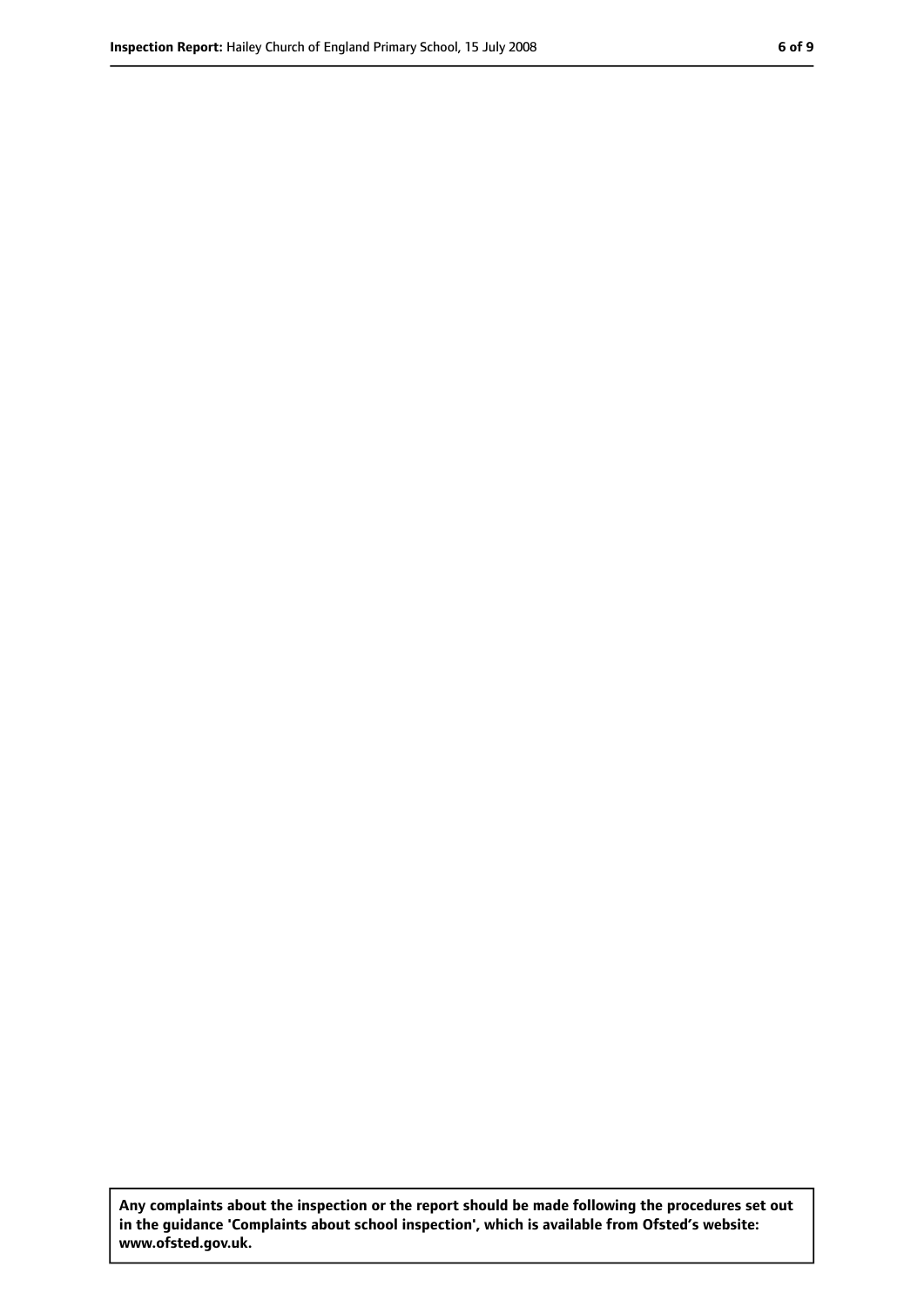# **Inspection judgements**

| $^{\backprime}$ Key to judgements: grade 1 is outstanding, grade 2 good, grade 3 satisfactory, and | <b>School</b>  |
|----------------------------------------------------------------------------------------------------|----------------|
| arade 4 inadequate                                                                                 | <b>Overall</b> |

# **Overall effectiveness**

| How effective, efficient and inclusive is the provision of education, integrated<br>care and any extended services in meeting the needs of learners? |     |
|------------------------------------------------------------------------------------------------------------------------------------------------------|-----|
| Effective steps have been taken to promote improvement since the last<br>inspection                                                                  | Yes |
| How well does the school work in partnership with others to promote learners'<br>well-being?                                                         |     |
| The effectiveness of the Foundation Stage                                                                                                            |     |
| The capacity to make any necessary improvements                                                                                                      |     |

### **Achievement and standards**

| How well do learners achieve?                                                                               |  |
|-------------------------------------------------------------------------------------------------------------|--|
| The standards <sup>1</sup> reached by learners                                                              |  |
| How well learners make progress, taking account of any significant variations between<br>groups of learners |  |
| How well learners with learning difficulties and disabilities make progress                                 |  |

# **Personal development and well-being**

| How good is the overall personal development and well-being of the<br>learners?                                  |  |
|------------------------------------------------------------------------------------------------------------------|--|
| The extent of learners' spiritual, moral, social and cultural development                                        |  |
| The extent to which learners adopt healthy lifestyles                                                            |  |
| The extent to which learners adopt safe practices                                                                |  |
| How well learners enjoy their education                                                                          |  |
| The attendance of learners                                                                                       |  |
| The behaviour of learners                                                                                        |  |
| The extent to which learners make a positive contribution to the community                                       |  |
| How well learners develop workplace and other skills that will contribute to<br>their future economic well-being |  |

# **The quality of provision**

| How effective are teaching and learning in meeting the full range of the<br>learners' needs?          |  |
|-------------------------------------------------------------------------------------------------------|--|
| How well do the curriculum and other activities meet the range of needs<br>and interests of learners? |  |
| How well are learners cared for, guided and supported?                                                |  |

 $^1$  Grade 1 - Exceptionally and consistently high; Grade 2 - Generally above average with none significantly below average; Grade 3 - Broadly average to below average; Grade 4 - Exceptionally low.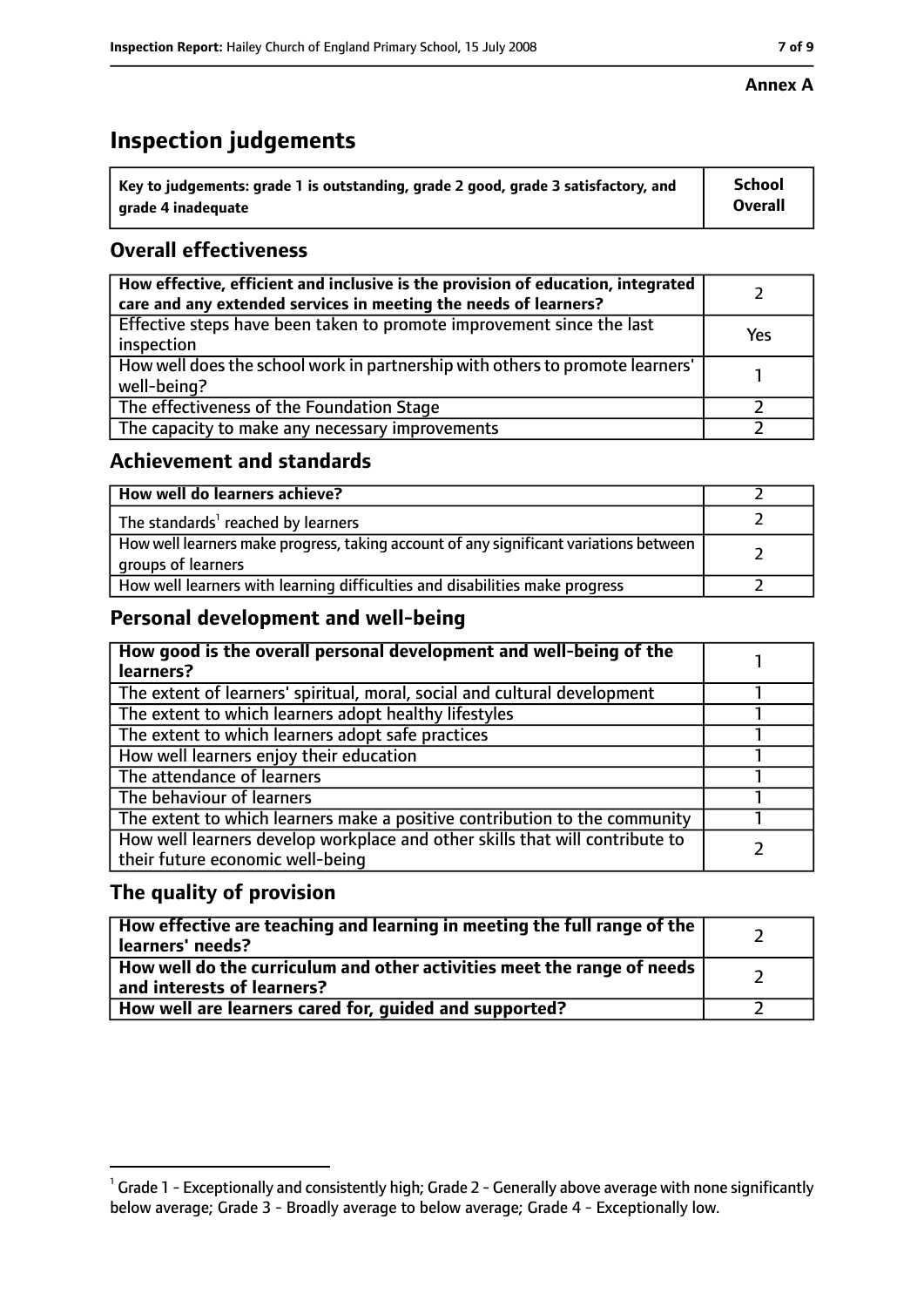# **Leadership and management**

| How effective are leadership and management in raising achievement              |     |
|---------------------------------------------------------------------------------|-----|
| and supporting all learners?                                                    |     |
| How effectively leaders and managers at all levels set clear direction leading  |     |
| to improvement and promote high quality of care and education                   |     |
| How effectively leaders and managers use challenging targets to raise standards |     |
| The effectiveness of the school's self-evaluation                               |     |
| How well equality of opportunity is promoted and discrimination tackled so      |     |
| that all learners achieve as well as they can                                   |     |
| How effectively and efficiently resources, including staff, are deployed to     | 7   |
| achieve value for money                                                         |     |
| The extent to which governors and other supervisory boards discharge their      |     |
| responsibilities                                                                |     |
| Do procedures for safequarding learners meet current government                 | Yes |
| requirements?                                                                   |     |
| Does this school require special measures?                                      | No  |
| Does this school require a notice to improve?                                   | No  |